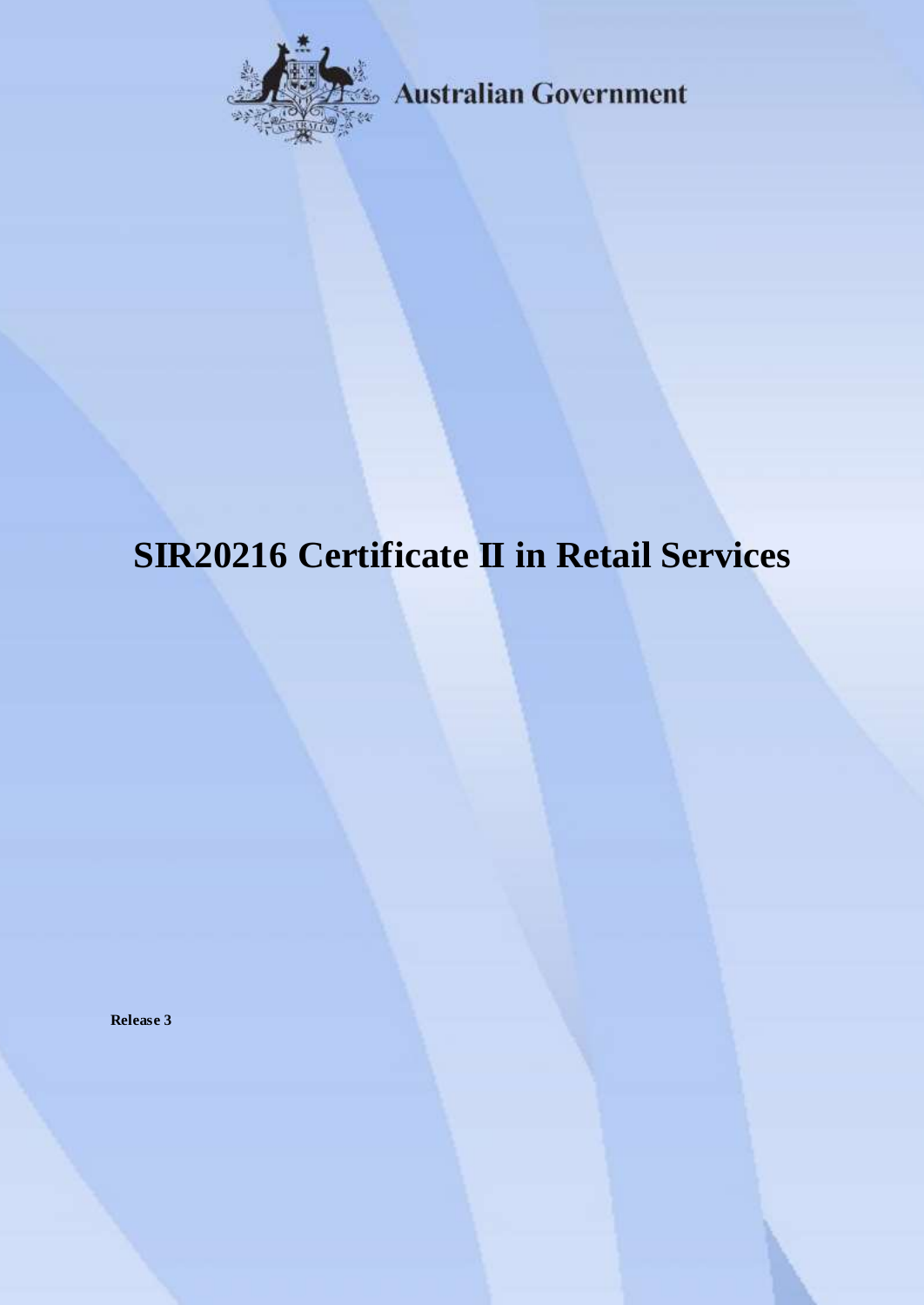### **SIR20216 Certificate II in Retail Services**

### **Modification History**

| <b>Release</b> | <b>Comments</b>                                                                       |
|----------------|---------------------------------------------------------------------------------------|
| Release 3      | This version was released in SIR Retail Services Training<br>Package Release 5.0      |
|                | Electives updated to include Manage disrespectful, aggressive<br>or abusive customers |
| Release 2      | This version was released in SIR Retail Services Training<br>Package Release 4.0      |
|                | Electives updated to include online and social media unit.                            |
| Release 1      | Initial release.                                                                      |

# **Qualification Description**

This qualification reflects the role of frontline retail team members who use a defined and limited range of operational skills to undertake workplace activities. They are involved in mainly routine and repetitive tasks and work under direct supervision of others.

This qualification provides a pathway to work in a diverse range of retail settings including specialty retailers, supermarkets, department stores and quick service restaurants.

Individuals with this qualification are able to perform roles such as frontline team member, customer service assistant and point-of-sale operator.

No occupational licensing, certification or specific legislative requirements apply to this qualification at the time of publication.

# **Entry Requirements**

There are no entry requirements for this qualification.

# **Packaging Rules**

12 units must be completed:

- 7 core units
- 5 elective units, consisting of:
	- 3 units from the list below
	- 2 units from the list below, elsewhere in SIR Retail Services Training Package, or any other current Training Package or accredited course.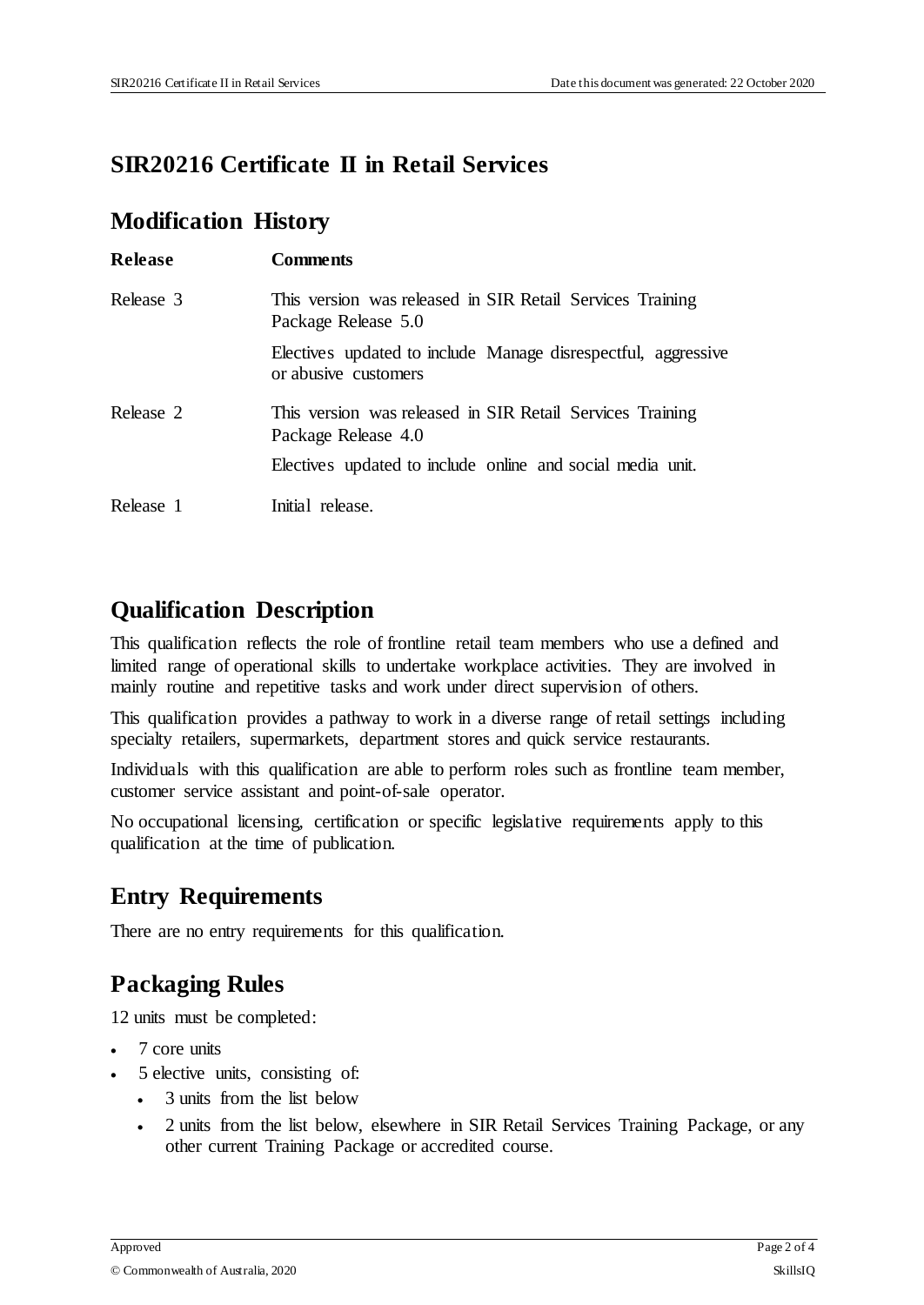The selection of electives must be guided by the job outcome sought, local industry requirements and the complexity of skills appropriate to the AQF level of this qualification.

#### **Core units**

|                                | SIRXCEG001 Engage the customer                                                          |
|--------------------------------|-----------------------------------------------------------------------------------------|
|                                | SIRXCOM001 Communicate in the workplace to support team and customer outcomes           |
| SIRXIND001                     | Work effectively in a service environment                                               |
| SIRXIND003                     | Organise personal work requirements                                                     |
| SIRXPDK001                     | Advise on products and services                                                         |
| SIRXRSK001                     | Identify and respond to security risks                                                  |
|                                | SIRXWHS002 Contribute to workplace health and safety                                    |
| <b>Elective units</b>          |                                                                                         |
| <b>Food Safety</b>             |                                                                                         |
|                                | SIRRFSA001 Handle food safely in a retail environment                                   |
| Inventory                      |                                                                                         |
|                                | SIRRINV001 Receive and handle retail stock                                              |
| Merchandising                  |                                                                                         |
|                                | SIRRMER001 Produce visual merchandise displays                                          |
|                                | SIRRMER002 Merchandise food products                                                    |
| <b>Online and Social Media</b> |                                                                                         |
|                                | SIRXOSM001 Identify and review social media and online platforms for organisational use |
| <b>Product Knowledge</b>       |                                                                                         |
|                                | SIRXPDK002 Advise on food products and services                                         |
| <b>Sales</b>                   |                                                                                         |
| SIRXSLS002                     | Follow point-of-sale procedures                                                         |
|                                |                                                                                         |

### **Technology**